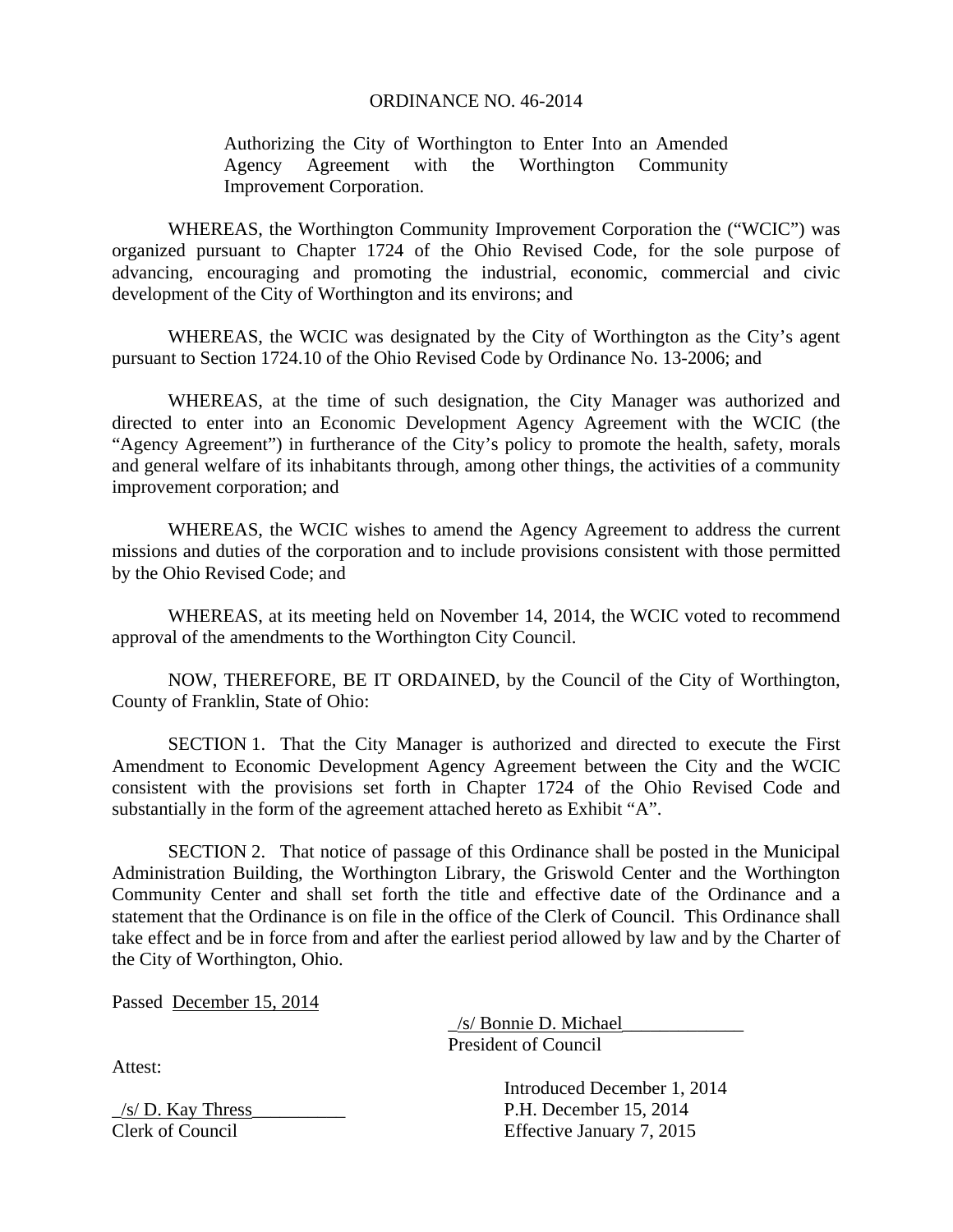## **FIRST AMENDMENT to ECONOMIC DEVELOPMENT AGENCY AGREEMENT**

WHEREAS, in the public interest and for the public purposes authorized by Section 13 of Article VIII of the Constitution of the State of Ohio, and pursuant to the provisions of Chapter 1724 of the Ohio Revised Code and in conformity with its policy to promote the health, safety, and general welfare of its inhabitants, the City of Worthington, a municipal corporation organized and existing under the laws of the State of Ohio (herein called the "City"), has designated the Worthington Community Improvement Corporation, a community improvement corporation organized and existing as a corporation not for profit under the laws of the State of Ohio (hereinafter referred to as the "Corporation"), as its agency and instrumentality for commercial, distribution and research development in the City; and

 WHEREAS, the Corporation was formed to serve the residents of the City in the revitalization and enhancement of property and the business environment within the City by advancing, encouraging and promoting industrial, commercial and civic development; and

 WHEREAS, Section 1724.10 of the Ohio Revised Code grants a community improvement corporation the authority to serve as an agent of the City for the industrial, commercial, distribution and research development in the City and as the agent of the City for administering economic development grants; and

 WHEREAS, under such agency designation, Section 1724.10 authorizes the City to enter into an agreement with a community improvement corporation to provide for the terms and conditions of the corporation's operations and responsibilities as agent for the City; and

 WHEREAS, City Council authorized the City to execute and deliver an Economic Development Agency Agreement pursuant to Ordinance No. 13-2006 (the "Agreement"); and

 WHEREAS, the Board of Directors of the Corporation and the City have reviewed the Agreement and have recommended amendments to reflect changes made to provisions of the Ohio Revised Code governing community improvement corporations and to address the current missions and duties of the Corporation as an agency of the City.

 NOW, THEREFORE, the City and the Corporation do mutually agree this day of  $\_\_\_\_\_$ , 20 $\_\_\_\$ , as follows:

> 1. The Corporation will constitute and act as the agency and instrumentality of the City for industrial, commercial, distribution and research development in the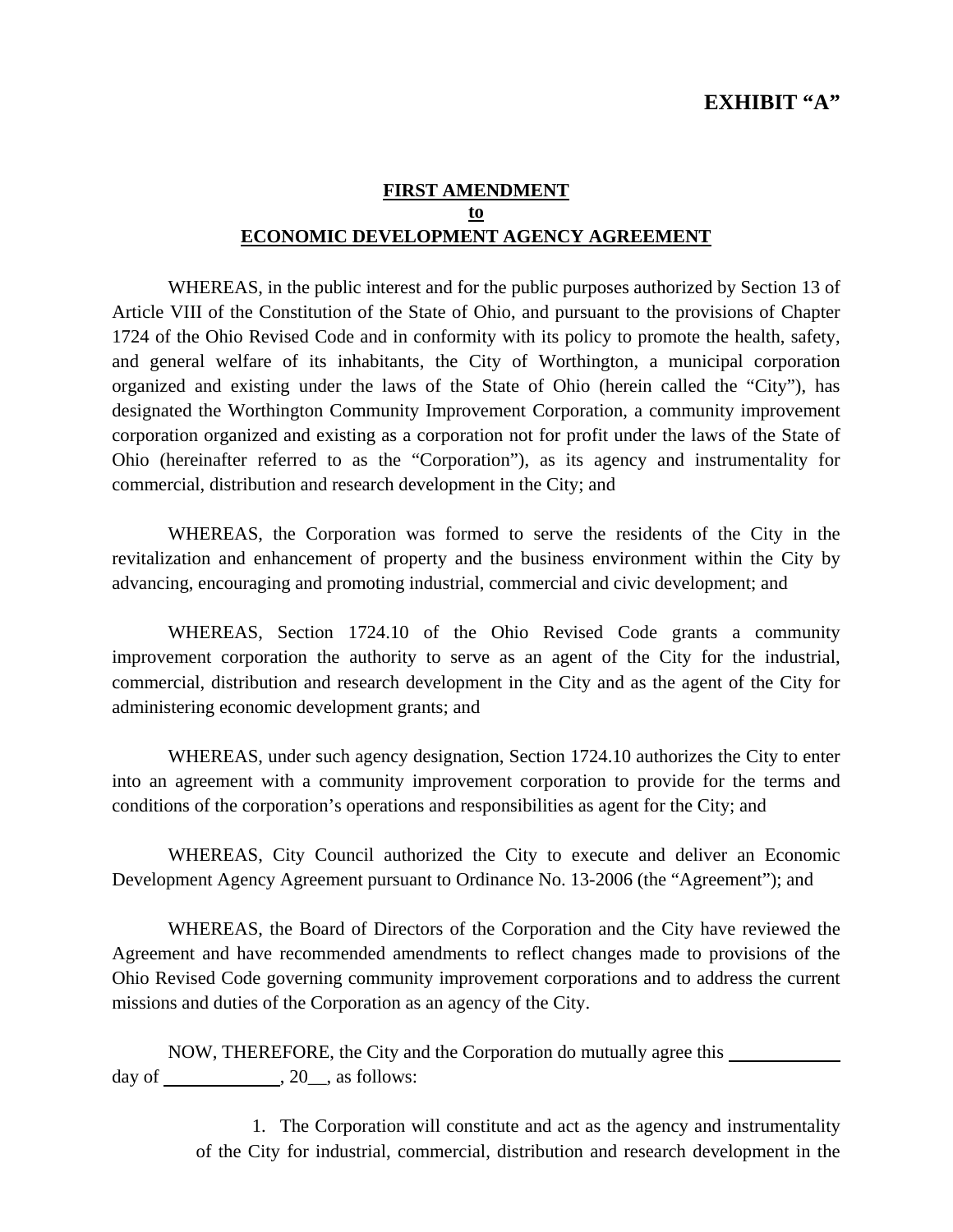City and, as such agency and instrumentality, will participate in activities in furtherance of industrial, commercial, distribution and research development for the City to the extent and in the manner hereinafter provided.

2. From time to time the Corporation may make recommendations regarding economic development to the City Council of the City of Worthington. Said recommendations shall be effective only when and to the extent that they shall be confirmed by the City Council.

3. It is the purpose of the City in having designated the Corporation as its agency and instrumentality for industrial, commercial distribution and research development, and the purpose of the Corporation in accepting and agreeing to act under such designation, to create or preserve jobs and employment opportunities and to improve the economic welfare of the people of the City and of the State of Ohio by exercising through the Corporation as the agency and instrumentality of the City, the power granted to the City by law, to encourage and cause the maintenance, location, relocation, expansion, modernization and equipment of sites, buildings, structures and appurtenant facilities for industrial, commercial, distribution and research activities within the City and thereby to maintain and create additional opportunities for employment within the City in order that tax revenues may be available to provide services for the preservation of the public peace, property, health, safety, morals and general welfare of the City.

4. The maintenance, location, relocation, expansion or modernization of any industrial, commercial, distribution or research activity or facility within the City which will further the aforesaid purpose of the City to create or preserve jobs and employment opportunities and to improve the economic welfare of the people is hereby identified and hereinafter referred to as a "Project".

5. The Corporation may cause to be prepared and maintained a current inventory and catalog of both publicly and privately owned lands, buildings, or other improvements which are or may become available and which are or may be suitable for the location, relocation, expansion, modernization, or conversion of or to industrial, commercial, distribution or research activities in furtherance of the accomplishment of the Corporation's purposes. The Corporation may commence the preparation and maintenance of such inventory and catalog in order that it may be currently maintained.

6. The Corporation may as soon as feasible cause to be prepared an analysis of the social, economic, geographic and other advantages which the City can offer in support of industrial, commercial, distribution or research development and shall cause such analysis to be assembled and reproduced in a form suitable for distribution to those which the Corporation seeks to interest in such development in the City.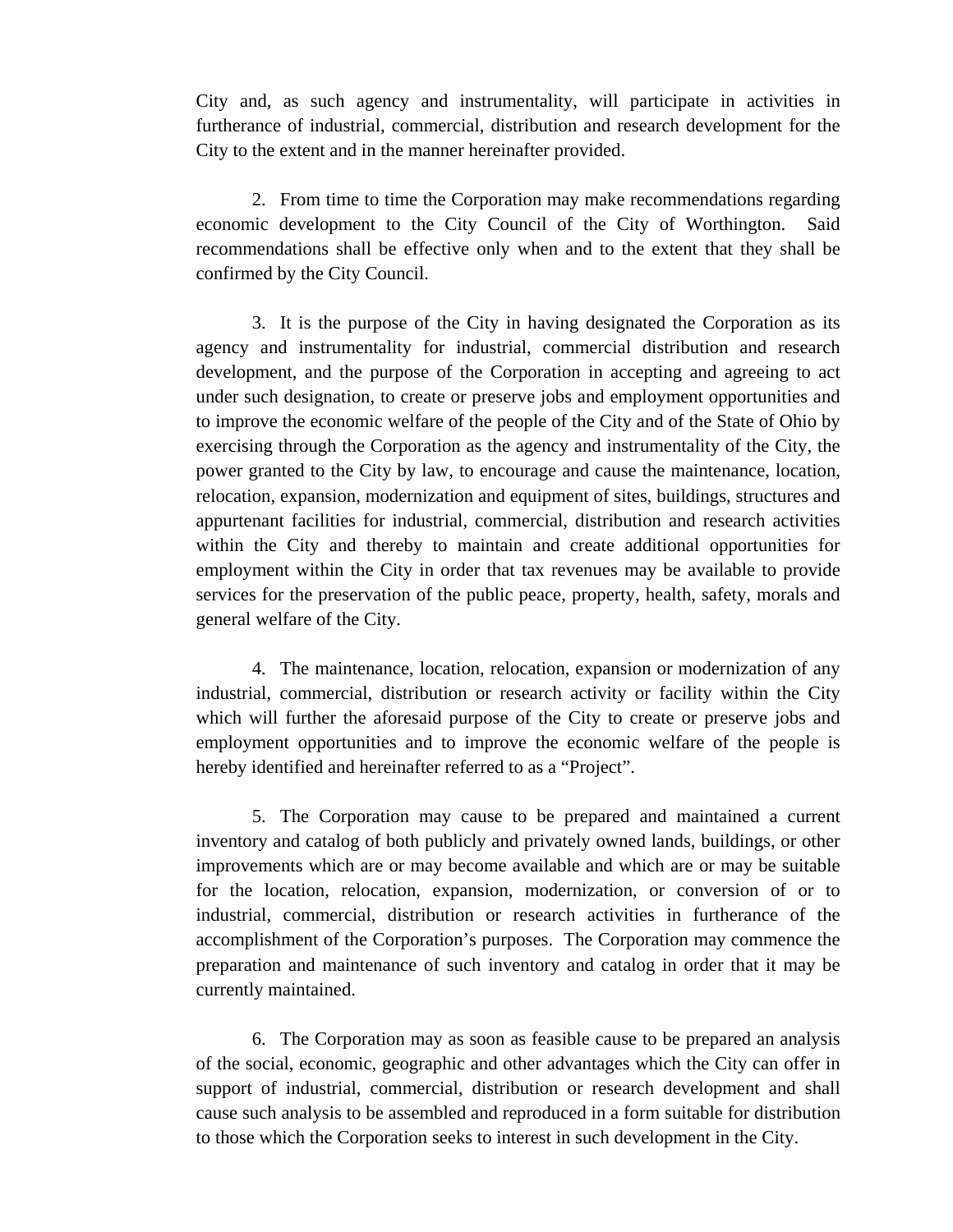7. From time to time, the Corporation may prepare and present to the City Council recommendations for action to be taken in aid of industrial, commercial, distribution and research development in the City. Where appropriate, such recommendations shall include the location, relocation, construction, expansion, modernization, modification, or improvement of public utility or City facilities or services. The Corporation may review any Project proposed by or financed by the City pursuant to the authority granted by Article VIII, Section 13, Ohio Constitution and Chapter 165 of the Ohio Revised Code, to determine whether such Project is in the best interest of the City and following such review, may certify to the City Council its determination whether or not such project is in the best interest of the City.

8. The Corporation may cause advertising, promotional and educational materials to be prepared, printed or otherwise reproduced and distributed and otherwise made available to such extent and in such manner as in the judgment of the Corporation will best assist industrial, commercial, distribution and research development within the City.

9. The Corporation, in such manner and by such method as it shall deem most effective, may contact and solicit any person, firm or corporation which then or in the immediate future is likely to or may be induced to locate, relocate, expand, modify or improve industrial, commercial, distribution or research activities or facilities within the City or which then or in the immediate future intends or threatens to terminate or reduce employment in any such activities or facilities then existing within the City (any which person, firm or corporation is hereinafter call "Prospective Employer"), in order to induce said Prospective Employer to locate, relocate, expand, modify, maintain or improve its said industrial, commercial, distribution or research activities or facilities in the City when such action on the part of the Prospective Employer will be in accord with the policy of the City to promote the health, safety, morals and general welfare of its inhabitants and will further the purpose of creating jobs and employment opportunities and improving the economic welfare of the people of the City.

10. In furtherance of promoting and encouraging the establishment, growth and maintenance in the City of industrial, commercial, distribution and research facilities the Corporation may exercise the following powers as an agent and instrumentality of the City:

a. To insure mortgage payments required by a first mortgage on any industrial, economic, commercial or civic property for which funds have been loaned by any person, corporation, bank or financial or lending institution upon such terms and conditions as the Corporation may prescribe;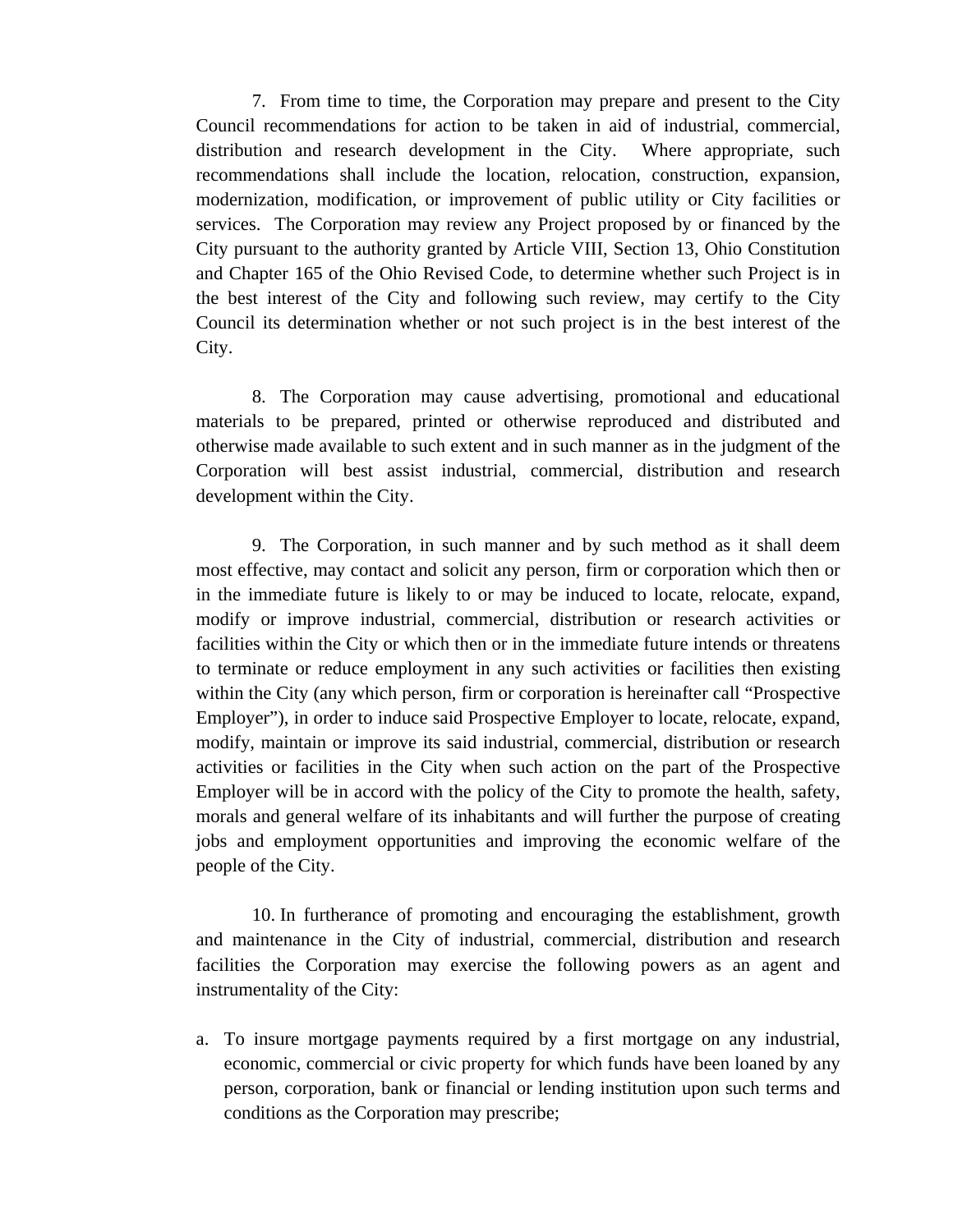- b. To incur debt, mortgage its property, no matter from what source and by what method acquired, and issue its obligations for the purpose of acquiring, constructing, improving and equipping buildings, structures and other properties, and acquiring sites therefore, for lease or sale by the Corporation, provided that any such debt shall be solely that of the corporation and shall not be secured by the pledge of any monies received or to be received from the City, the State of Ohio, or any political subdivision thereof;
- c. To make loans to any person, firm, partnership, corporation, joint stock company, association, or trust, and to establish and regulate the terms and conditions with respect to any such loans; provided the Corporation shall not approve any application for loan unless and until the person applying for said loans shows that the person has in good faith applied for the loan through ordinary banking or commercial channels and that the loan has been refused by at least one bank or other financial institution;
- d. To purchase, receive, manage, hold, lease, or otherwise acquire and to sell, convey, transfer, lease, sublease, or otherwise dispose of real and personal property, together with such rights or privileges as may be incidental and appurtenant thereto and the use thereof, including but not restricted to, any real or personal property acquired by the Corporation from time to time in the satisfaction of debts or enforcement of obligations, and to enter into contracts with third parties, including the federal government, the state, any political subdivision or any other party;
- e. To acquire the good will, business, rights, real and personal property, and other assets, or any part thereof, or interest therein, of any persons, firms, partnerships, corporations, joint stock companies, associations, or trusts, and to assume, undertake, or pay the obligations, debts, and liabilities of any such person, firm, partnership, corporation, joint stock company, association, or trust; to acquire improved or unimproved real estate for the purpose of constructing commercial buildings or other business establishments thereon or for the purpose of disposing of such real estate to others in whole or in part for the construction of commercial buildings or other business establishments; and to acquire, construct or reconstruct, alter, repair, maintain, operate, sell, convey, transfer, lease, sublease, or otherwise dispose of commercial buildings or business establishments;
- f. To acquire, subscribe for, own, hold, sell, assign, transfer, mortgage, pledge, or otherwise dispose of the stock, shares, bonds, debentures, notes, or other securities and evidences of interest in, or indebtedness of, any person, firm, corporation, joint stock company, association, or trust, and while the owner or holder thereof, to exercise all the rights, powers, and privileges of ownership, including voting rights; provided that no tax revenue, if any, received by the Corporation shall be used for such acquisition or subscription;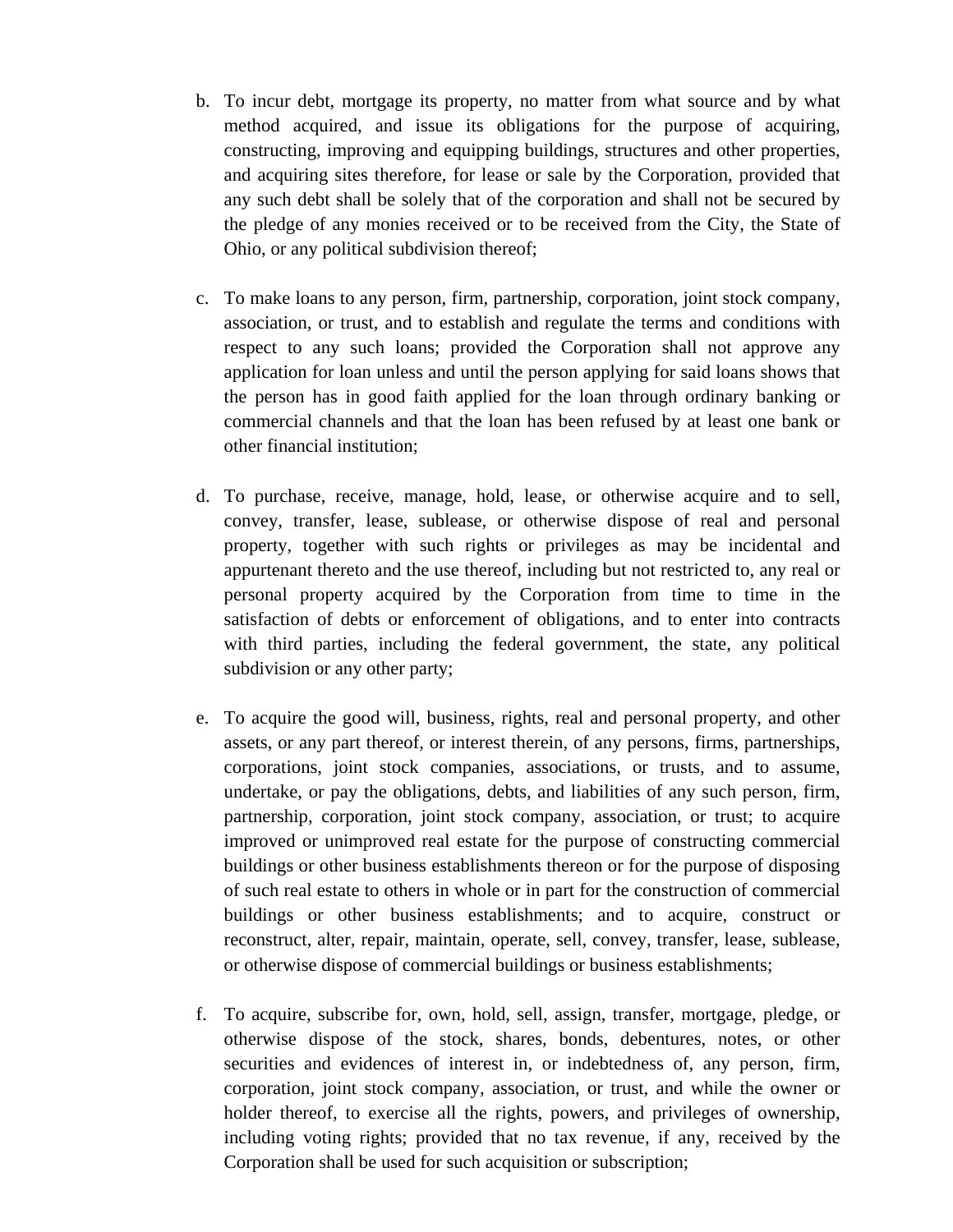- g. To mortgage, pledge, or otherwise encumber any property acquired pursuant to the powers contained in subparagraphs d, e, or f, of this section;
- h. To make application to any applicable statewide economic development entity for insurance or advance commitments for insurance or mortgage payments required by the first mortgage on any Project for which the Corporation has loaned its funds or upon which the Corporation has borrowed funds, and to make assignments of insured mortgages and provide other forms of security in accordance with the provision of Section 122.451, Ohio Revised Code;
- i. To solicit, receive and use donations or commitments of money or other property of any kind whatsoever from private corporations, firms, or organizations.
- j. To serve as an agent for grant applications and for the administration of grants.
- k. To do all acts and things necessary or convenient to carry out the powers especially created in Chapter 1724 of the Ohio Revised Code.

11. All revenue bonds issued by the Corporation under Sections 1724.02 and 1724.10 of the Ohio Revised Code are lawful investments of banks, savings banks, building and loan and savings and loan associations, deposit guarantee associations, trust companies, fiduciaries, trustees, or other officers having charge of sinking or bond retirement funds of county corporations and other subdivision of the state, and of domestic insurance companies notwithstanding Section 3907.14 and 3925.08 of the Ohio Revised Code.

12. The Corporation is hereby authorized to sell or to lease any lands or interest in the lands owned by the City determined from time to time by the City Council not to be required by the City for its purposes, for uses determined by the City Council as those that will promote the welfare of the people of the City, stabilize the economy, provide employment, and assist in the development of industrial, commercial, distribution and research activities to the benefit of the people of the City and will provide additional opportunities for their gainful employment. The City Council shall specify the consideration for such sale or lease and any other terms thereof. Any determination made by the City Council under this paragraph of the Agreement shall be conclusive. The Corporation acting through its officers and on behalf and as agent of the City shall execute the necessary instruments, including deeds conveying the title of the City or leases, to accomplish such sale or lease. Such conveyance or lease may be made without advertising and receipt of bids. A copy of this Agreement shall be recorded with the office of the County Recorder of Franklin County, Ohio, prior to the recording of a deed or lease executed pursuant to this Agreement.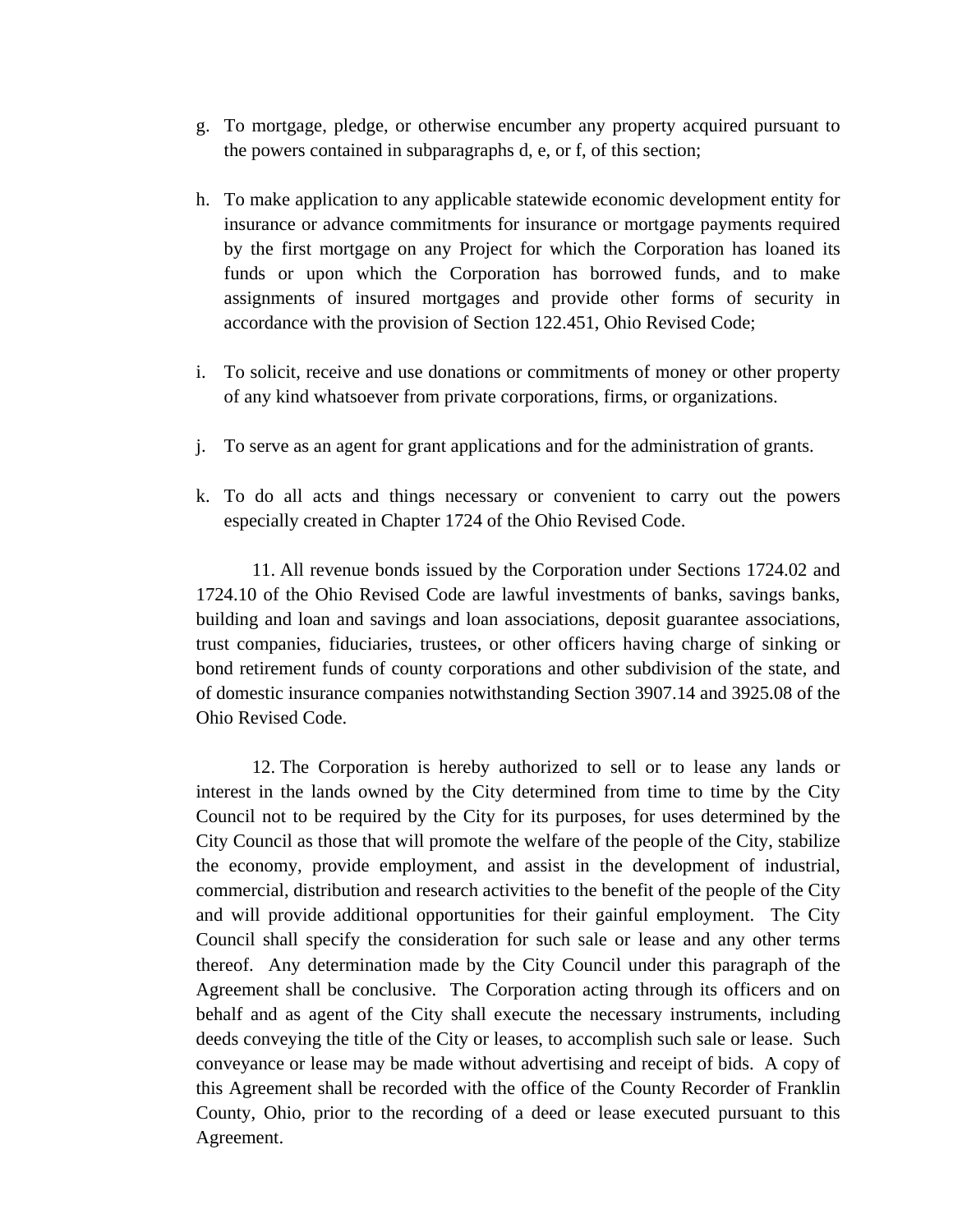13. The City may convey to the Corporation lands and interest in lands owned by the City and determined by the City Council not to be required by the City for its purposes and determined that such conveyance will promote the welfare of the people of the City, stabilize the economy, provide employment and assist in the development of industrial, commercial, distribution and research activities to the benefit of the people of the City and provide additional opportunities for their gainful employment. The consideration for any such lands and interest in lands so conveyed shall be determined by the City Council. The terms of any such conveyance shall be as determined by the City Council. The Corporation may also acquire, from others than the City, additional lands or interests in lands for such consideration and upon such terms as the Corporation may agree upon, provided, however, that any lands or interests in land conveyed to the Corporation, by the City or by others, shall be conveyed or leased by it for uses, as determined by the Corporation, that will promote the welfare of the people of the City, stabilize the economy, provide employment, and assist in the development of industrial, commercial, distribution and research activities required for the people of the City and for their gainful employment. Any conveyance or lease by the City to the Corporation shall be made without advertising and receipt of bids. If any lands or interests in lands conveyed by the City to the Corporation are sold by the Corporation at a price in excess of the consideration received by the City from the Corporation therefor, such excess shall be paid to the City after deducting therefrom the following costs to the extent incurred by the Corporation: the costs of acquisition and sale by the Corporation, taxes, assessments, cost of maintenance, costs of improvements to the land by the Corporation, debt service charges of the Corporation attributable to such lands or interests, and a reasonable service fee determined by the Corporation.

14. The activities of the Corporation shall be carried out in accordance with the applicable planning and zoning requirements.

15. Pursuant to Section 3 of Article XVIII of the Ohio Constitution, and in light of Sections 307.78 and 505.701 of the Ohio Revised Code, the Worthington City Council has the authority to make a contribution of money to a community improvement corporation as long as the contribution is considered a public purpose.

16. The Corporation, a not-for-profit corporation under Ohio law, shall be exempt from federal income taxes as an agency and instrumentality of the City.

17. Not less than two-fifths (2/5) of the membership of the Board of Directors of the Corporation shall be appointed or elected officers of the City of Worthington.

18. The City and the Corporation agree that each will exert its best efforts to persuade those persons, firms and corporations, over which neither has control, to coordinate through the Corporation their activities and efforts for industrial,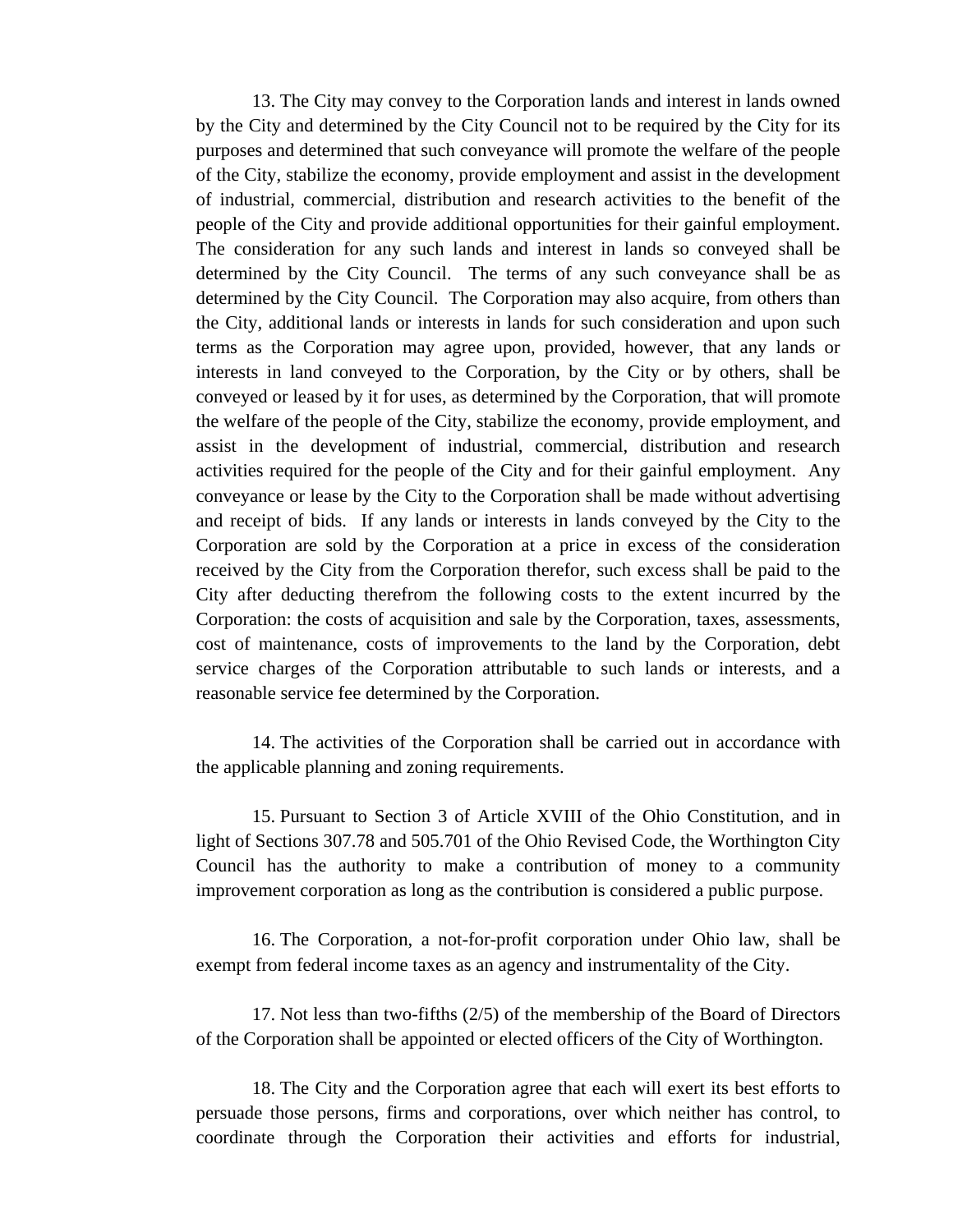commercial, distribution and research development in and for the benefit of the City and its inhabitants.

19. The term of the Agreement shall commence on the date of its making and shall continue in effect thereafter except as otherwise in this paragraph provided. Upon the expiration of twenty-four months after either party shall have given to the other party notice of intention to withdraw from this Agreement, no further actions, agreements, contracts, liabilities or obligations shall be initiated or incurred pursuant to this Agreement, but any action, agreement, contract, liability or obligation which has been commenced, entered into, initiated or incurred prior to the expiration of such twenty-four month period shall not be affected by such withdrawal. Notice of withdrawal shall be given to the City by delivering a copy of such notice to the office of the City Clerk and to the Corporation by delivering a copy of such notice to the person in charge of its principal office.

20. Each member of the Board of Directors and officers of the Corporation (and each member's heirs, executors and administrators) who is made a party to any litigation, action, suit or proceeding, (whether civil, criminal, or administrative) by reason of being or having been a director or officer of the Corporation or a trustee, director or officer of any other corporation which the member served at the request of the Corporation, shall be entitled to be indemnified by the Corporation and the City of Worthington against the reasonable expenses actually incurred by the member in connection with the defense of such litigation, except in relation to the following matters:

- a. Those as to which the member shall finally be adjudicated in such litigation to be liable because of dereliction in the performance of the member's duties as such trustee, director or officer; or
- b. Those which have resulted in a judgment in favor of the Corporation and against the member, or which are settled by any payment by the member to the Corporation.

Except in cases where above clause (a) or clause (b) applies, "expense" shall be deemed to include fines and penalties imposed on such person, and amounts paid upon a plea of nolo contendere or similar plea or in compromise or settlement of the litigation or in satisfaction of judgments, if, and only if, such indemnification, and the amounts to be indemnified against, are approved as being reasonable in the circumstances by (i) the vote of a majority of the Directors of the Corporation in office if such majority are not involved in any such litigation or (ii) the vote of a majority of the members of the Corporation excluding for the purposes hereof the members involved in such litigation, or (iii) a court of competent jurisdiction. The foregoing right of indemnification shall not be exclusive of other rights to which such person, or the person's heirs, executors or administrators, may be entitled.